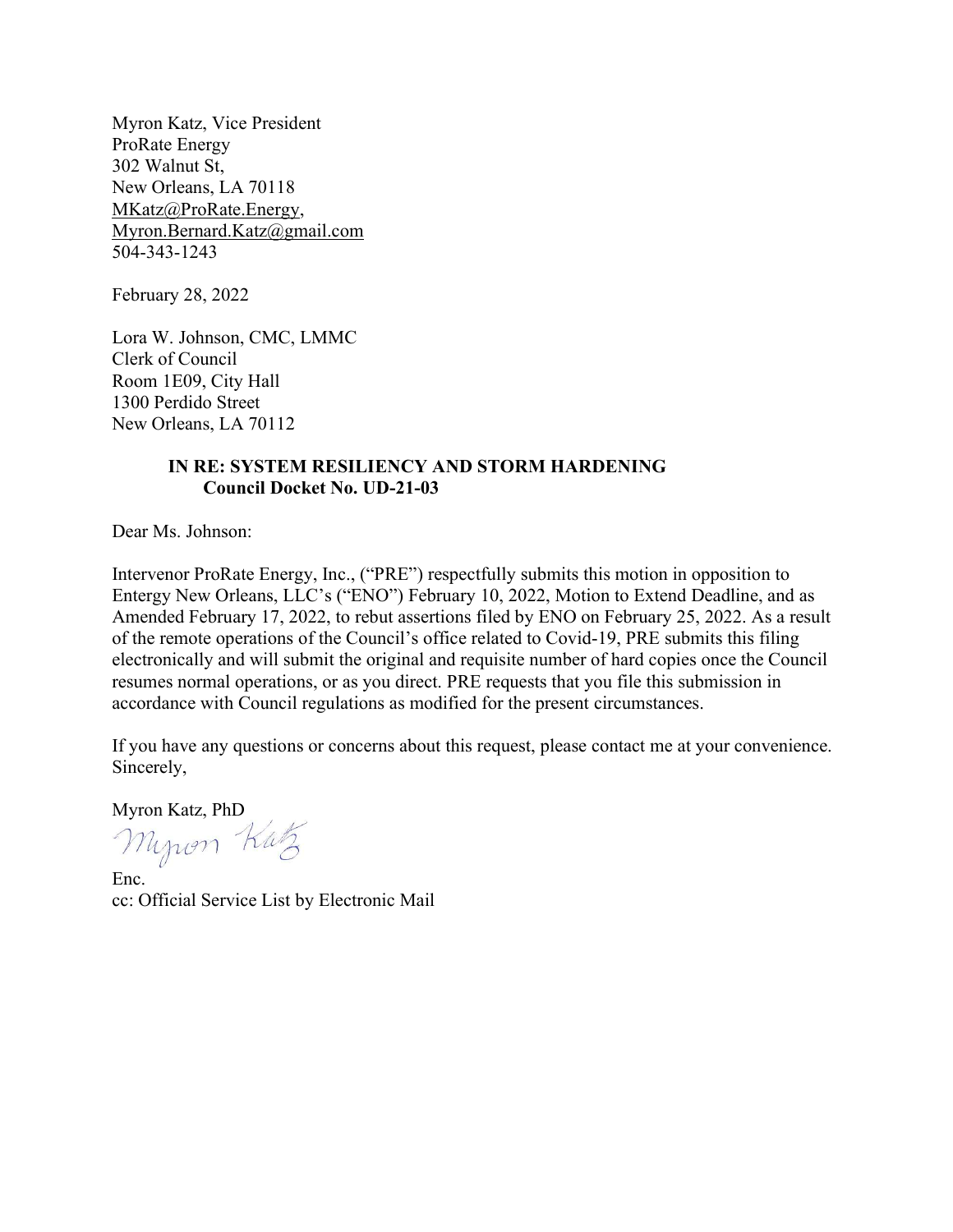#### BEFORE THE

## COUNCIL OF THE CITY OF NEW ORLEANS

# IN RE: SYSTEM RESILIENCY AND DOCKET NO. UD-21-03 STORM HARDENING (1998)

#### PRORATE ENERGY, INC'S MOTION IN OPPOSITION TO ENTERGY NEW ORLEANS, LLC'S MOTION TO EXTEND DEADLINE REBUTTAL

Intervenor ProRate Energy, Inc ("PRE", "we" or "our") respectfully submits this rebuttal to

assertions made by Brian Guillot on February 25, 2022, in opposition to both of Entergy New

Orleans, LLC's ("ENO") motions to extend the March 1, 2022, deadline for submission of direct

testimony contained in the City Council's October 27, 2021, Resolution No. R-21-401.

Mr. Guillot asserted:

"On February 18, 2022, Hearing Officer Gulin issued an Order requiring oppositions to be filed by February 23, 2022. Myron Katz, of ProRate Energy, Inc., was the only party to timely file an opposition to the Amended Motion …

"What is clear, however, is that the Opposition offers no legal or factual basis for the objection to the Company's legitimate and reasonable request for an extension.

"… the Company notes that the language in Resolution R-21-401 does provide a sufficient path to address his stated desire to file ProRate's plan "as soon as possible" (Opposition at 6). Specifically,

Resolution R-21-401 states as follows:

'6. Parties are directed to submit to the Council a system resiliency and storm hardening plan no later than March 1, 2022. Such plans should include:

a. A detailed explanation of the specific investments to be made under the plans including a proposed timeframe for such investments;

b. A detailed explanation and, as appropriate, calculations of the benefits to be achieved through each investment, and

c. A detailed explanation of the estimated costs of the plans along with proposed cost recovery mechanisms and rate impact calculations'

Based on this explicit language, parties are not precluded from filing their plans earlier than the deadline and Mr. Katz is free to file without delay.

In summary, the Company made a showing in its Amended Motion that more time reasonably is needed to recommend an appropriate and optimal set of measures and to avoid unnecessary costs to customers. ENO respectfully suggests that no legitimate reason has been offered to reject the Company's reasonable request."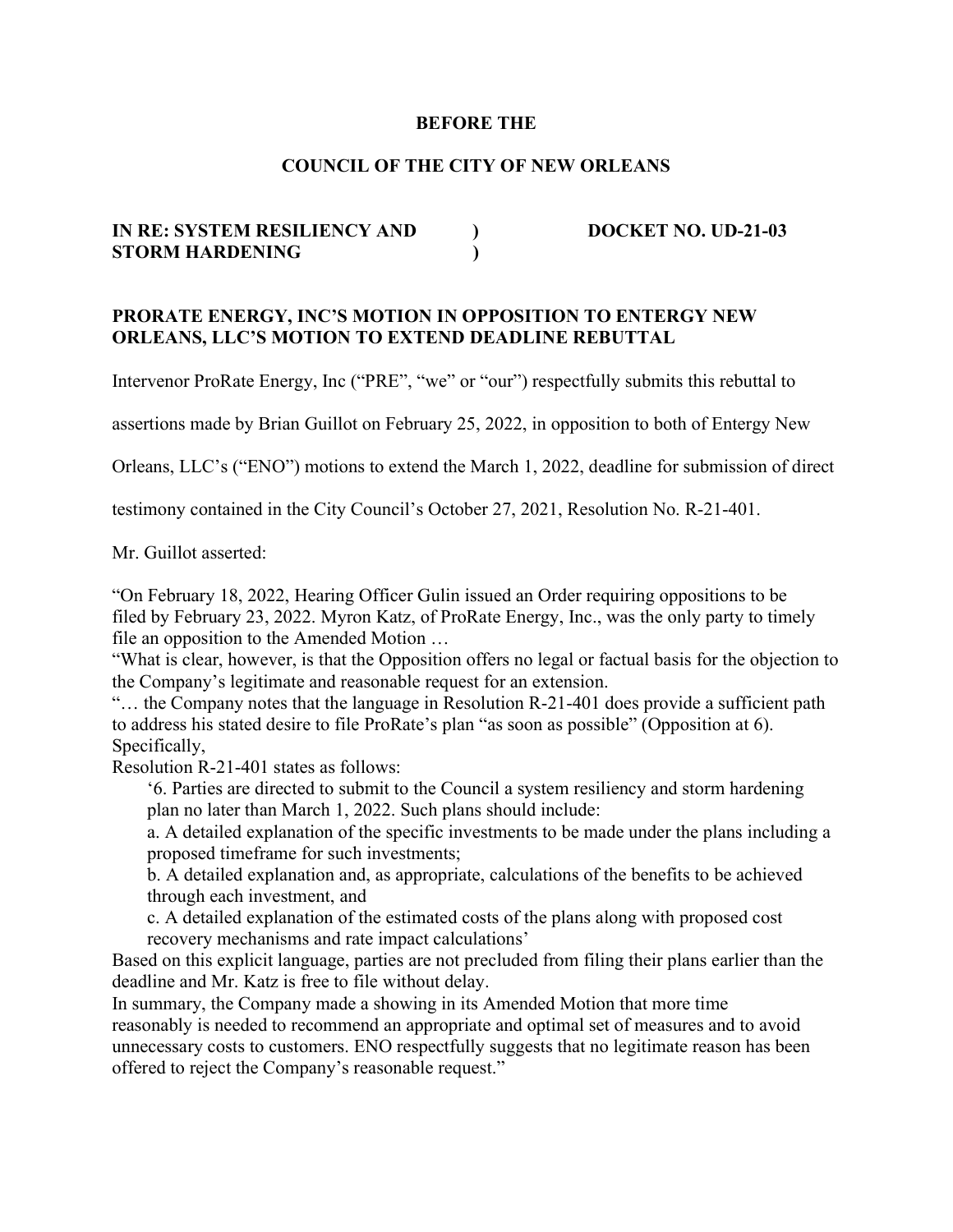The following reiterates, clarifies, and further explains using three assertions why a delay

granted to ENO compromises the effectiveness of ProRate Energy's Testimony.

1. ENO's requested delay if approved will cause delays and full consideration of all proposals through all the steps spelled out in the Council's resolution creating UD-21-03: A plain reading of the following makes clear that any plan put forward by ProRate Energy could not be fully considered under UD-21-03 until ENO submitted their plan, hence this delay will unnecessarily delay critical storm hardening and resilience activities.

" 6. Parties are directed to submit to the Council a system resiliency and storm hardening plan no later than March 1, 2022. Such plans should include:

 a. A detailed explanation of the specific investments to be made under the plans including a proposed timeframe for such investments;

 b. A detailed explanation and, as appropriate, calculations of the benefits to be achieved through each investment; and

 c. A detailed explanation of the estimated costs of the plans along with proposed cost recovery mechanisms and rate impact calculations.

7. A discovery period will commence on March 1, 2022, all responses to discovery shall be made on a rolling basis and shall be due within 15 calendar days of receipt. Parties are encouraged to submit their data requests and responses electronically, where possible. Objections to data requests shall be filed within 5 days of receipt. All parties are strongly encouraged to provide complete, unambiguous, and non-evasive responses to requests for information. Failure to do so could cause unnecessary discovery disputes and may disrupt the procedural schedule outlined herein. The parties are encouraged to attempt to resolve their discovery disputes amicably prior to seeking the intervention of the Hearing Officer or appealing to the Council. The discovery deadline shall be 15 days prior to the deadline for the submission of the Advisors' Report to the Council.

8. All discovery and related dates are to be strictly adhered to by the Parties, and enforced by the Hearing Officer, unless there is a compelling reason for allowing late responses. If despite this admonition, the Hearing Officer allows late discovery responses, he/she is directed to alleviate any prejudice suffered by any Party due to the late responses, including through adjustments to the procedural schedule. Continued dilatory tactics by the Parties in the discovery process are strongly discouraged."

2. ENO has had ample time to create the plans since the resolution passed the Council on Oct 27,

2021, and even before that since Hurricane Ida happened on August 28, 2021. Utilities perform